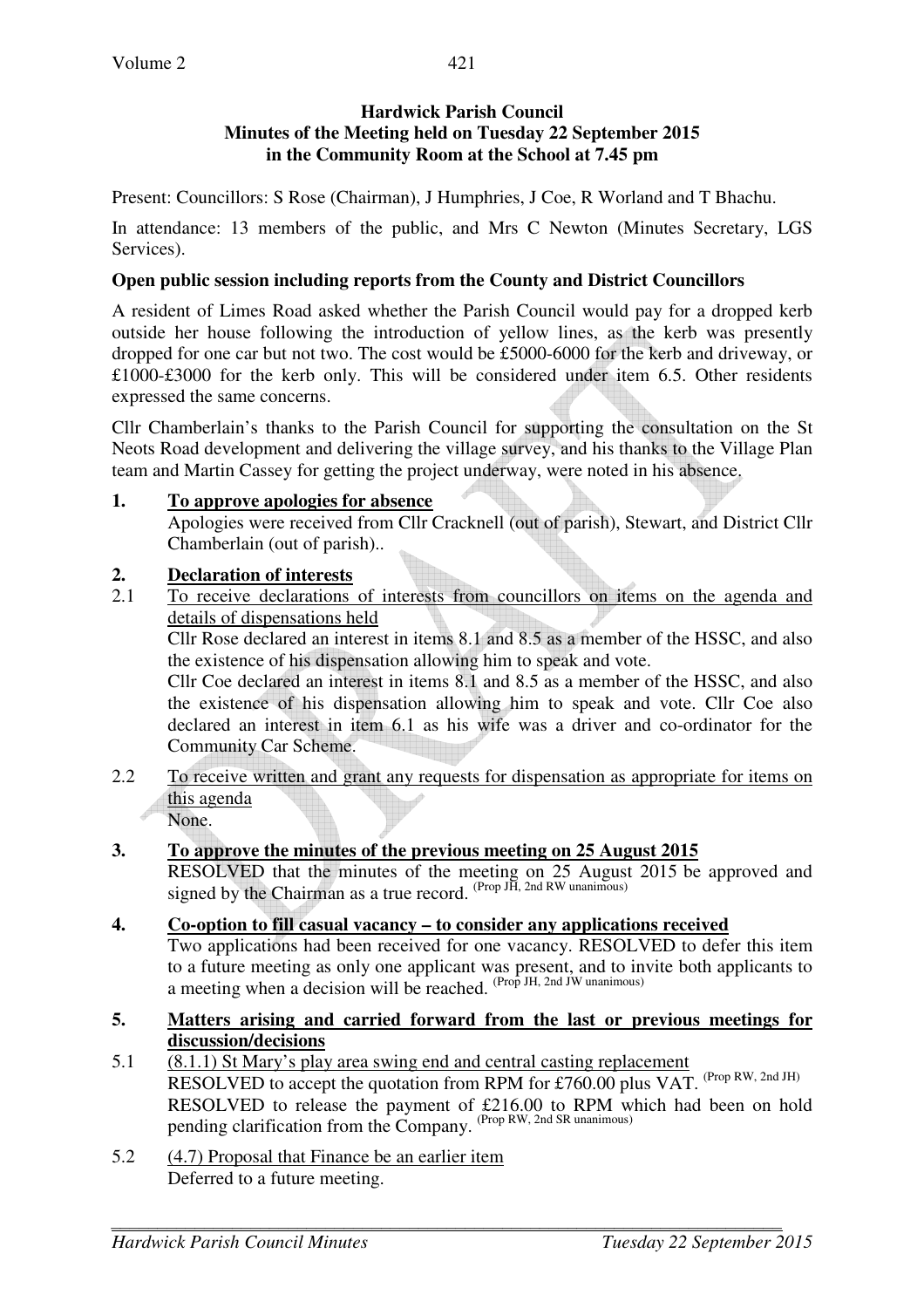5.3 (4.8) Hardwick Happenings request that they become independent of the Parish Council

RESOLVED to agree to the request that Hardwick Happenings may become independent. (Prop SR, 2nd JH unanimous)

#### **6. Correspondence/communications received**

6.1 Caldecote and Hardwick Community Car Scheme – request for financial support

 Cllr Coe, having previously declared an interest in this item, left the meeting at 8.20 pm.

RESOLVED, in accordance with its powers under Section 137 of the Local Government Act, 1972, that the Council donate £200 to the Caldecote and Hardwick Community Car Scheme, which, in the opinion of the Council is in the interests of the area and its inhabitants. (Prop JH, 2nd TB unanimous)

Cllr Coe re-joined the meeting at 8.25 pm.

6.2 Speedwatch Caldecote – request that they can share the Hardwick/Toft Speedwatch camera

 On a proposition by the Chairman, the meeting was briefly suspended at 8.26 pm to enable the representatives to speak to the application.

 The Caldecote Neighbourhood and Speedwatch Co-ordinator explained that the group had only three or four volunteers and shared the equipment with six other Parish Councils. The Hardwick equipment had been borrowed for three days in September. A proposal that Caldecote Parish Council contribute £500 towards Hardwick Parish Council's costs in return for sharing will be considered by Caldecote on 7 October. The meeting re-opened at 8.30 pm.

RESOLVED to share the equipment with Caldecote Parish Council, subject to receipt of the donation and the prior agreement of Toft Parish Council. (Prop JH, 2nd TB, carried with 4 in favour and 1 abstention)

6.3 St Mary's Church request for land adjacent to the access road to facilitate their planning application

The Clerk had advised the Parish Council in the Clerk's report on disposal of land. On a proposition by the Chairman, at 8.40 pm the meeting was briefly suspended to allow members of the public to comment. The access is to be locally widened to a minimum of 5m for the first 5m back from the road. The residents reported that the planning application would be granted provided the Parish Council had no objections. The meeting re-opened at 8.41 pm.

RESOLVED after considering the map provided as the Council didn't actually know who owned, or had right of way for this road and as it only has to be widened by 1m for the first 5 meters i.e. 5 square meters of land and that Chivers Farms Ltd. will take care of this upgrade to write to St Mary's Parochial Church Council and say that HPC have no objections to the road being widened to meet the requirements of the planning department for the new church hall that the Parish Council agrees to the request. <sup>(Prop</sup> RW, 2nd JH unanimous)

6.4 Coton Ladies Netball Club request to use all weather courts for matches – to consider any terms and conditions

 RESOLVED unanimously to respond that the Parish Council has no objections to the use of the courts by the Club, subject to a fee of £10 per fixture, and subject to one month's notice in the event of work being done in the area. (Prop JH, 2nd JC unanimous)

6.5 Resident request that the Parish Council fund her dropped kerb following the decision to install yellow lines outside her property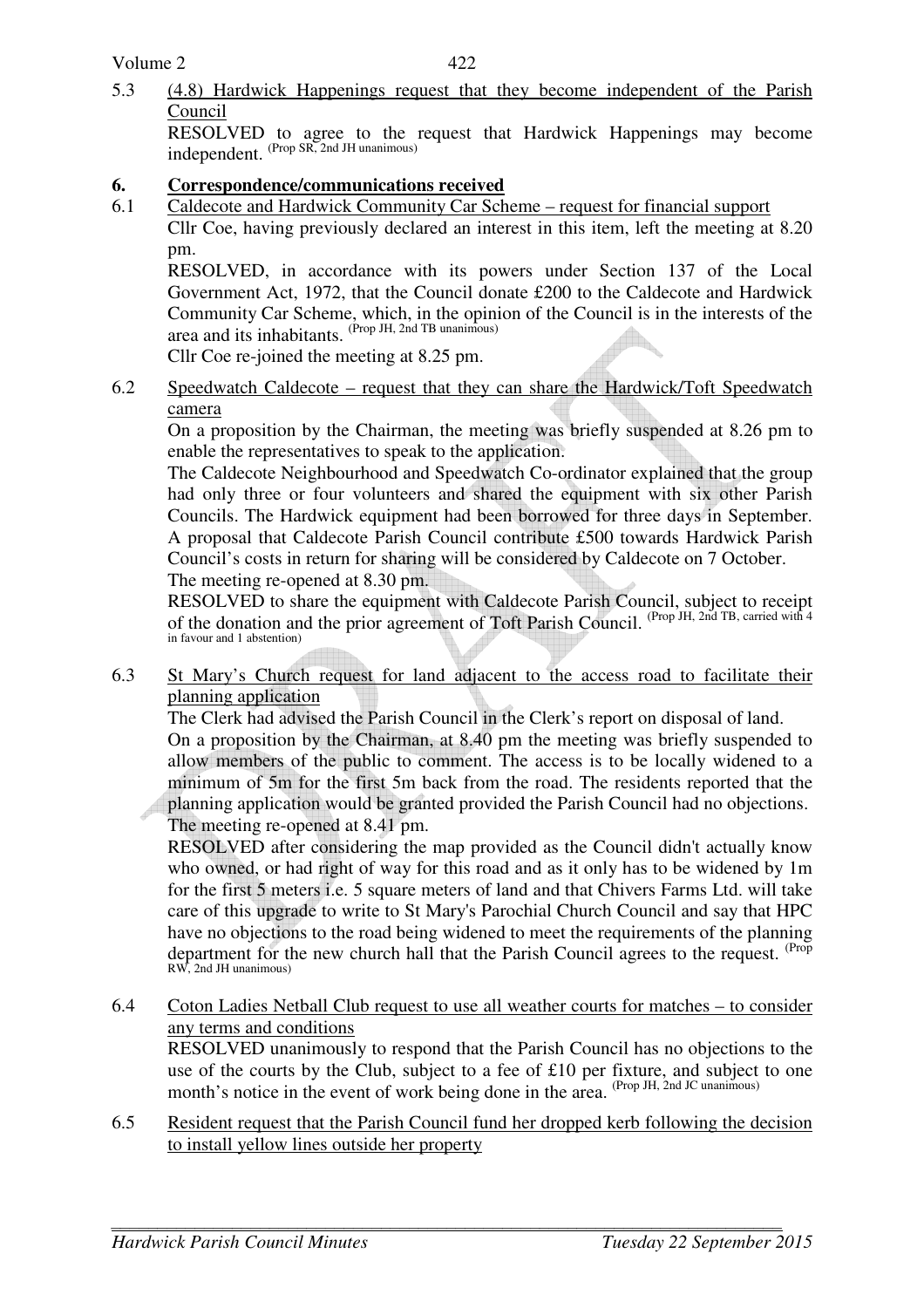RESOLVED that the Parish Council keeps the kerbs as they are but has no objections to the residents arranging for the kerbs to be dropped at their own expense. <sup>(Prop JH, 2nd</sup> JC, carried with 4 in favour and 1 abstention)

- 6.6 CCC Rights of Way Improvement Plan review consultation Noted. The Parish Council had no comments.
- 6.7 CCC Draft Flood and Water Supplementary Planning Document consultation Noted. The Parish Council had no comments.
- 6.8 SCDC consultation on moving to all out elections The deadline had now passed. Noted.
- 6.9 Resident litter problems in the village

RESOLVED to write to the Football Clubs that the litter had been brought to the Parish Council's attention, and reminding them that it is the village's recreation ground and asking that they endeavour to keep it tidy. (Prop JH, 2nd JC unanimous)

RESOLVED unanimously with regard to the skate park area to ask Cllr Cracknell to report and sweep litter when carrying out his inspection, in addition to the litter picker continuing to remove rubbish.  $^{(Prop SR, 2nd JH)}$ 

RESOLVED to ask Grounds by Rounds to strim the brambles over the winter. <sup>(Prop SR,</sup> 2nd JH unanimous)

### **7. Planning Applications and Decision notices and tree works applications**

Mr Tony Gill was invited by the Chairman to outline the applications and make their recommendations for items 7.1.1 and 7.1.2.

- 7.1 Planning applications received since the last meeting
- 7.1.1 S/2166/15/FL 44 Hall Drive three bedroom bungalow RESOLVED to recommend refusal. (Prop SR, 2nd TB, unanimous)
- 7.1.2 S/2222/15/FL Land behind Meridian Close Change of use of agricultural land to paddock land for the keeping of horses and the erection of a stable block RESOLVED unanimously that the Parish council had no objections. (Prop SR, 2nd JH)

#### 7.2 SCDC Decision Notices Details of planning permissions granted by SCDC or refusal notices since the last meeting can be viewed on the SCDC Planning Portal at http://plan.scambs.gov.uk/.

- 7.2.1 S/1794/15/FL 325 St Neots Road Single storey rear extension withdrawn.
- 7.2.2 S/1630/15/FL 17 Sudeley Grove One and a half storey side extension Permission granted by SCDC.
- 7.2.3 S/1462/15/FL 38 Ellison Lane Single storey rear extension and conversion of garage to habitable accommodation – Permission granted by SCDC.
- 7.2.4 S/0986/15/FL The Old School New ground floor bedroom with ensuite, extension and alterations to 3 existing windows – Permission granted by SCDC.
- 7.2.5 S/1150/11 18A Pippin Walk Erection of detached single garage to the east of the property - withdrawn.
- 7.2.6 S/1917/15/PH 3 Egremont Road Demolition of existing conservatory and erection of rear single storey extension (application for prior approval) – Prior approval not required. All noted.
- 7.3 Tree Works None.

### **8. Members reports and items for information only**

8.1 Proposal that the Council grants permission to HSSC to install a lockable bollard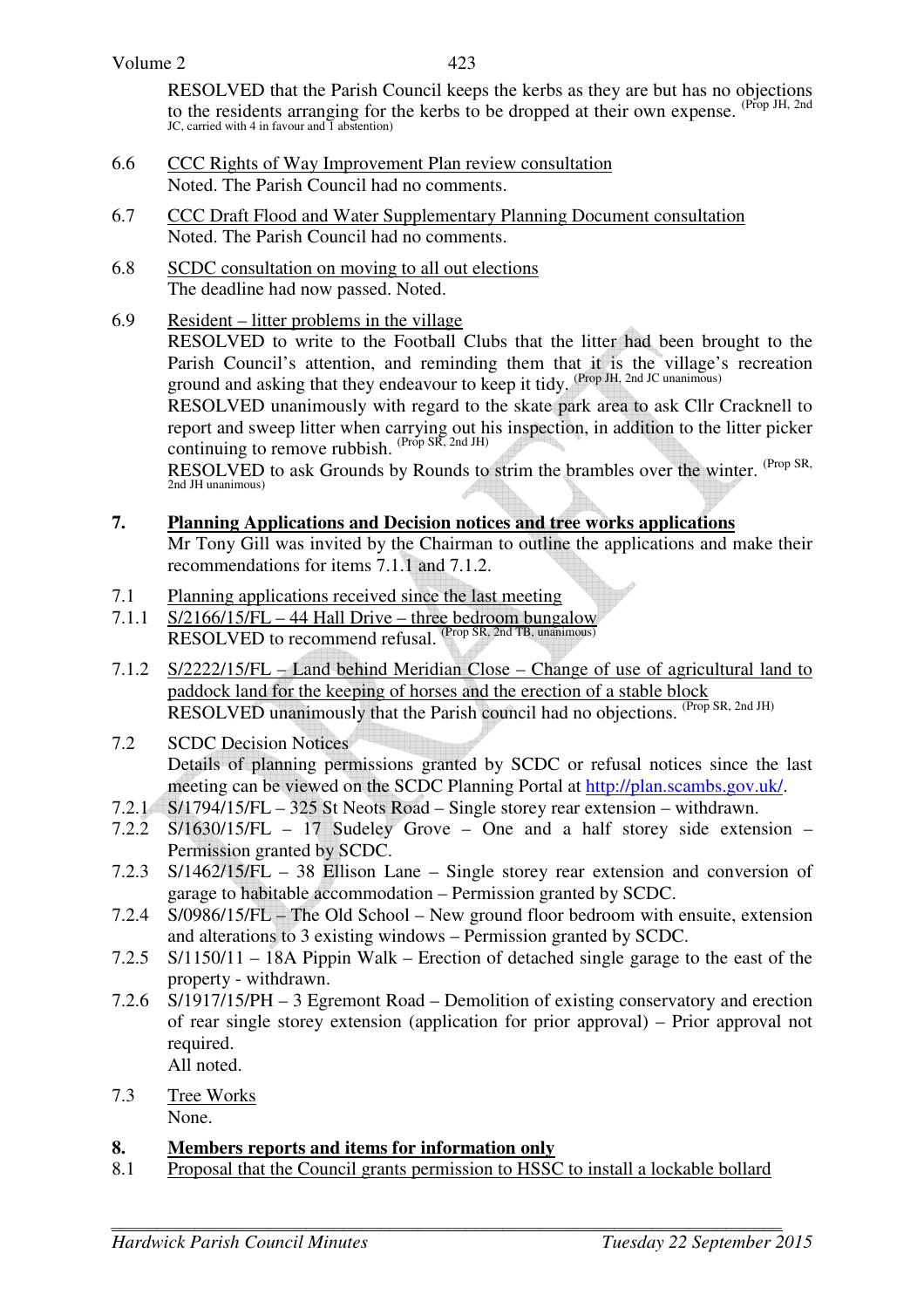A proposal by Cllr Coe that the Council grant permission to HSSC to proceed, was not seconded.

RESOLVED that the Club should take preliminary actions and consider the legal position. Before the Council would consider this again the Club should provide evidence that they have tried to prevent parking in the bays and explain why other measures have not been successful. (Prop JH, 2nd RW, carried with 3 in favour, 1 against and 1 abstention)

8.2 Village notice boards – proposal that the Council considers their condition and if any action is needed

RESOLVED to appoint Cllr Humphries to look at the boards and report back to the next meeting.

8.3 Street lights

 RESOLVED, given the reports that lights were obscured by brambles, to appoint Cllr Humphries to check whether pruning was required.

- 8.4 Proposal that the Council increases the Webmaster's contractual hours RESOLVED given the increased usage and visitors to the site, to agree a temporary increase in the Webmaster's hours up to 15 hours per month for a period of three months, then to review the position again. (Prop SR, 2nd JH unanimous)
- 8.5 Proposal that the Council reviews its decision not to allow the HSSC to install a water fountain

 RESOLVED to defer a decision to a future meeting and to write to the HSSC asking where the proposed location would be, and whether they have considered the Health and Safety implications and issues if the fountain were not used in the correct way, the risk of infection, the cleanliness of the fountain and who would keep it clean, as children would be using it.

## **9. Finance, procedure and risk assessment**

9.0.1 Audit conclusion

The outcome of the External Audit, which identified no problems, was noted.

9.0.2 Village Plan group – request that the Parish Council cover the cost of room hire The Minute's Secretary raised on the Clerk's behalf that the Village Plan had requested that its room hire costs of £5 be covered again by the Council.

RESOLVED to approve a Special Projects Budget of up to £1,000 to cover the initial costs and sundry expenditure directly incurred for the Village Plan Project, in order to allow Martin Cassey and his team scope for expenditure, to be claimed from the Parish Council monthly. (Prop RW, 2nd JH unanimous)

- 9.1 To consider any quotes for urgent work required because of risk
- 9.0.1 Resident complaint that damage has been caused by tree at 33 Bramley Way RESOLVED, in view of the complaint about a tree on Parish Council land, that Tony Gill should take a look and report back to the next meeting.
- 9.1.1 To consider Alarm Maintenance report on CCTV RESOLVED to approve the cost of two new cameras at £530.00 plus VAT, and to seek clarification that the system would then be fully operational. (Prop RW, 2nd JH, carried with 4 in favour and 1 abstention)
- 9.2 To receive play areas and skate park inspection reports RESOLVED if any works were needed to put them in hand.
- 9.3 To receive the financial report and approve the payment of bills RESOLVED to receive the financial report and that the invoices and bank statements be checked before the cheques are signed. <sup>(Prop JH, 2nd RW unanimous)</sup>.